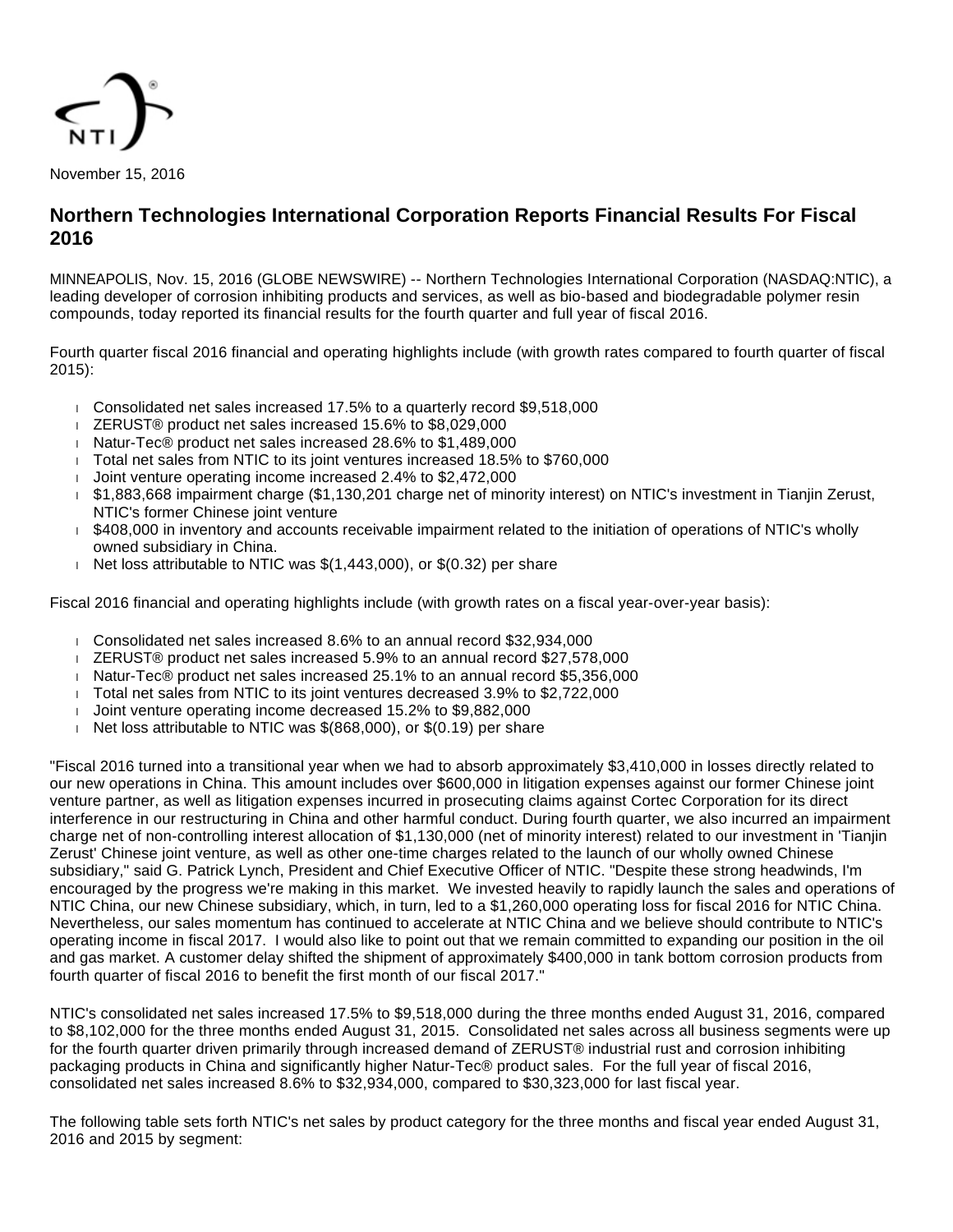|                                             | <b>Three Months Ended</b> |           |        |    |           |                                                                        |       |  |
|---------------------------------------------|---------------------------|-----------|--------|----|-----------|------------------------------------------------------------------------|-------|--|
|                                             |                           |           |        |    |           | August 31, 2016 % of Net Sales August 31, 2015 % of Net Sales % Change |       |  |
| ZERUST <sup>®</sup> industrial net sales    | S                         | 6.766.478 | 71.1%  | \$ | 5.798.288 | 71.6%                                                                  | 16.7% |  |
| ZERUST <sup>®</sup> joint venture net sales |                           | 751,933   | 7.9%   |    | 641.414   | 7.9%                                                                   | 17.2% |  |
| ZERUST® oil & gas net sales                 |                           | 510.181   | 5.4%   |    | 504.391   | 6.2%                                                                   | 1.1%  |  |
| Total ZERUST <sup>®</sup> net sales         | \$                        | 8.028.592 | 84.4%  | \$ | 6.944.093 | 85.7%                                                                  | 15.6% |  |
| Total Natur-Tec® sales                      |                           | 1.489.027 | 15.6%  |    | 1.158.222 | 14.3%                                                                  | 28.6% |  |
| Total net sales                             |                           | 9.517.619 | 100.0% | \$ | 8.102.315 | 100.0%                                                                 | 17.5% |  |

|                                             | <b>Fiscal Year Ended</b> |            |        |                                                                        |            |        |           |  |
|---------------------------------------------|--------------------------|------------|--------|------------------------------------------------------------------------|------------|--------|-----------|--|
|                                             |                          |            |        | August 31, 2016 % of Net Sales August 31, 2015 % of Net Sales % Change |            |        |           |  |
| ZERUST <sup>®</sup> industrial net sales    | S                        | 23.124.461 | 70.2%  | \$                                                                     | 21.324.793 | 70.3%  | 8.4%      |  |
| ZERUST <sup>®</sup> joint venture net sales |                          | 2,713,498  | 8.2%   |                                                                        | 2,831,302  | 9.3%   | $(4.2\%)$ |  |
| ZERUST® oil & gas net sales                 |                          | 1,739,607  | 5.3%   |                                                                        | 1,886,814  | 6.2%   | $(7.8\%)$ |  |
| Total ZERUST <sup>®</sup> net sales         | S                        | 27,577,566 | 83.7%  | S                                                                      | 26.042.909 | 85.9%  | 5.9%      |  |
| Total Natur-Tec® sales                      |                          | 5,355,999  | 16.3%  |                                                                        | 4,279,785  | 14.1%  | 25.1%     |  |
| Total net sales                             |                          | 32.933.565 | 100.0% |                                                                        | 30.322.694 | 100.0% | 8.6%      |  |

NTIC's joint venture operating income increased 2.4% to \$2,472,000 during the three months ended August 31, 2016, compared to joint venture operating income of \$2,413,000 during the three months ended August 31, 2015. The increase was attributable to the corresponding increase in total sales of the joint ventures as fees for services provided to joint ventures are a function of the net sales of NTIC's joint ventures, which were \$24,423,000 during the three months ended August 31, 2016, compared to \$23,051,000 for the three months ended August 31, 2015. For fiscal 2016, NTIC's joint venture operating income decreased 15.2% to \$9,882,000, from \$11,652,000 last fiscal year due primarily to the loss of income from the loss of joint venture income from NTIC's former joint venture in China and decreased sales by NTIC's joint ventures since joint venture income is a function of the net sales of NTIC's joint ventures. Net sales of NTIC's joint ventures were \$90,646,000 during fiscal 2016, compared to \$99,026,000 during fiscal 2015.

Operating expenses, as a percent of net sales, for the fourth quarter of fiscal 2016 were 56.9%, compared to 59.5% for the same period last fiscal year, primarily a result of a 70-basis point improvement in fourth quarter gross margins, operating leverage on increased net sales, and lower expenses incurred in support of joint ventures, partially offset by increased research and development expenses and selling, general and administrative expenses. For the full fiscal year, operating expenses, as a percent of net sales, were 58.3%, compared to 60.2% for fiscal 2015.

During the fourth quarter of fiscal 2016, NTIC incurred a \$1,130,000 impairment charge net of non-controlling interest for our investment in Tianjin Zerust. NTIC's investment in Tianjin Zerust is now valued at \$0 for accounting purposes. Additionally, as of August 31, 2016, NTIC created a reserve against the accounts receivable balance owed from Tianjin Zerust of \$115,000 as NTIC determined it to be uncollectible for accounting purposes. Despite these accounting positions, NTIC intends to continue to vigorously pursue its litigation against its former joint venture partner for the losses associated with Tianjin Zerust. NTIC also intends to continue to vigorously pursue its litigation against Cortec Corporation for lost profits, unjust enrichment and other damages related to its tortious interference and breach, among other claims.

The company reported a net loss attributable to NTIC for fourth quarter of fiscal 2016 of \$(1,443,000), or \$(0.32) per share, compared to net income attributable to NTIC of \$5,000, or \$0.00 per diluted share for the same period of last fiscal year. The net loss for the fiscal 2016 fourth quarter was primarily the result of the impairment to fair value of NTIC's joint venture investment in Tianjin Zerust and other one-time losses associated with NTIC China's operations, which impacted fourth quarter profitability by \$1,540,000 or \$0.34 per share.

For fiscal 2016, the company reported a net loss attributable to NTIC of \$(868,000), or \$(0.19) per share, compared to net income attributable to NTIC of \$1,790,000, or \$0.38 per diluted share for last fiscal year. The net loss for fiscal 2016 was primarily the result of the decrease in income from NTIC's joint venture operations, the impairment to fair value of NTIC's joint venture investment in Tianjin Zerust and the losses associated with NTIC China's operations, which together impacted fiscal 2016 profitability by \$3,410,000, or \$(0.75) per share, since losses associated with NTIC China operations in fiscal 2015 were \$1,640,000, or \$(0.36) per share.

NTIC's balance sheet remains strong, with no debt, and working capital of \$16,948,000 at August 31, 2016, including \$3,395,000 in cash and cash equivalents and \$2,244,000 in available for sale securities, compared to \$15,604,000 at August 31, 2015, including \$2,624,000 in cash and cash equivalents and \$2,027,000 in available for sale securities.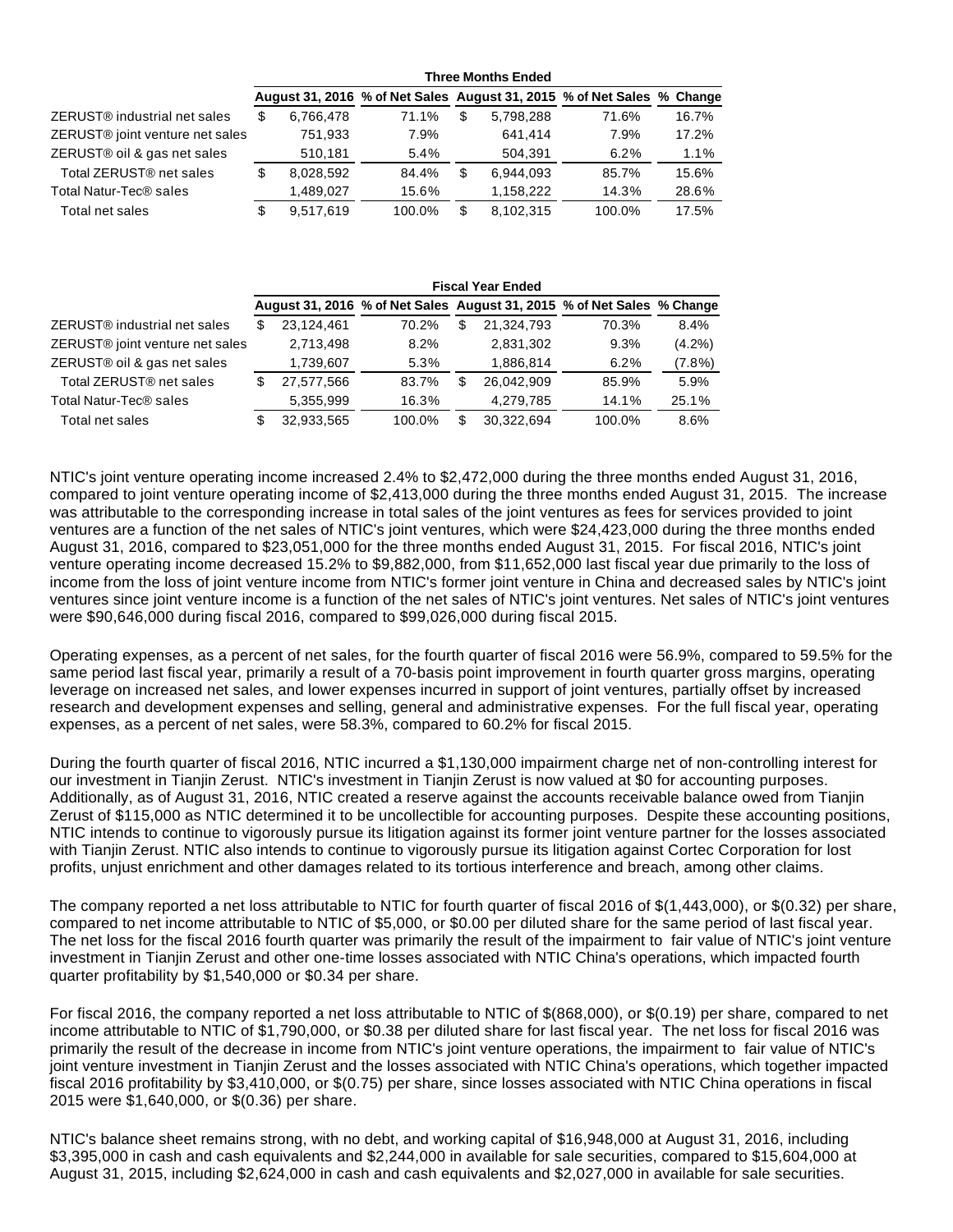At August 31, 2016, the company had \$19,841,000 of investments in joint ventures, of which over \$11,990,000 or 60.1% is cash, with the remaining balance mostly made up of other working capital.

Mr. Lynch added, "While we are disappointed with our fiscal 2016 financial results, we are confident we are headed in the right direction, and we believe many of the challenges we faced this past fiscal year are now behind us. We expect ZERUST® oil & gas net sales will to continue to remain volatile due to challenging market dynamics and a long sales cycle, but we believe we are making progress extending our reach into this market. The number of installations for our tank bottom corrosion prevention solution increased 19.5% to 49 tanks in fiscal 2016, as a result of follow-on orders from existing customers, as well as sizeable orders from new customers, including two large multi-national companies operating in the former Soviet republics and South East Asia, respectively. With every new sale of our ZERUST® oil & gas solutions, we are expanding our brand and technology to this large and growing marketplace and we are excited by the potential. Meanwhile, our core industrial ZERUST® business remains well positioned to enhance its sales worldwide through our global reach and technical sales culture. In addition, our NTIC China sales team is now hitting its stride and we expect net sales from this subsidiary to nearly double in fiscal 2017 compared to fiscal 2016, which will benefit our overall ZERUST® business. Finally,

Natur-Tec $^\circledR$  sales continued to grow in fiscal 2016 as favorable global regulations drove demand for our fully compostable, bio-based products and solutions. We are optimistic that many of the investments we have made over the past several years will contribute to higher sales and profitability in fiscal 2017, and we are excited about our long-term market potential and business opportunities."

#### **Outlook**

For the fiscal year ending August 31, 2017, NTIC expects its net sales to be in the range of between \$37.5 million and \$39.0 million. The company also anticipates net income attributable to NTIC to be in the range of between \$3.4 million to \$3.9 million, or between \$0.75 and \$0.85 per diluted share.

These estimates are subject to significant risks and uncertainties, including without limitation to risks and uncertainties relating to NTIC's Chinese operations, its ongoing litigation against its former Chinese joint venture partner, its ongoing litigation against Cortec Corporation, and other risks and uncertainties.

#### **Conference Call and Webcast**

NTIC will host a conference call today at 8:00 a.m. Central Time to review its results of operations for the fourth quarter and full fiscal year of 2016 and its future outlook, followed by a question and answer session. The conference call will be available to interested parties through a live audio webcast available through NTIC's website at [www.ntic.com](https://www.globenewswire.com/Tracker?data=XNDmJq51HXsBY4HGzlVDVsswasJm-sHKspHccl9XREJ8XeLJLE7ZdxTOKk5O6nG9_Niamu-to3Sgq3jaqzUDaw==) or [http://ir.ntic.com/events.cfm](https://www.globenewswire.com/Tracker?data=O4TSJcrplLcYMPk8JfSkeJU4RAlyL32r94VxjZC58_S9rMeDtk71nX2yobrrQLdfs8QKEYj63hgeAmU5f1BG90mF4mPZIh-2RBAyzfOAAdmXa9eP-BacOBGS1M9COoxV) where the webcast will be archived and accessible for at least 12 months. The dial-in number for the conference call is (877) 670-9779 and the confirmation code is 13877897.

## **About Northern Technologies International Corporation**

Northern Technologies International Corporation develops and markets proprietary environmentally beneficial products and services in over 60 countries either directly or via a network of subsidiaries, joint ventures, independent distributors and agents. NTIC's primary business is corrosion prevention marketed primarily under the ZERUST® brand. NTIC has been selling its proprietary ZERUST® rust and corrosion inhibiting products and services to the automotive, electronics, electrical, mechanical, military and retail consumer markets, for over 40 years, and in recent years has targeted and expanded into the oil and gas industry. NTIC offers worldwide on-site technical consulting for rust and corrosion prevention issues. NTIC's technical service consultants work directly with the end users of NTIC's products to analyze their specific needs and develop systems to meet their technical requirements. NTIC also markets and sells a portfolio of bio-based and biodegradable polymer resins and finished products marketed under the Natur-Tec® brand.

## **Forward-Looking Statements**

Statements contained in this press release that are not historical information are forward-looking statements as defined within the Private Securities Litigation Reform Act of 1995. Such statements include NTIC's expectations regarding its financial guidance for fiscal 2017, the market potential and growth of its ZERUST®, oil and gas and Natur-Tec® businesses, the market potential and growth of its business in China, its ongoing litigation against its former joint venture partner and Cortec Corporation, and other statements that can be identified by words such as "believes," "continues," "expects," "anticipates," "intends," "potential," "outlook," "will," "may," "would," "should," "guidance" or words of similar meaning, the use of future dates and any other statements that are not historical facts. Such forward-looking statements are based upon the current beliefs and expectations of NTIC's management and are inherently subject to risks and uncertainties that could cause actual results to differ materially from those projected or implied. Such potential risks and uncertainties include, but are not limited to, in no particular order: the effect on NTIC's business and operating results of the termination of NTIC's joint venture relationship in China and sale of products and services in China through NTIC China;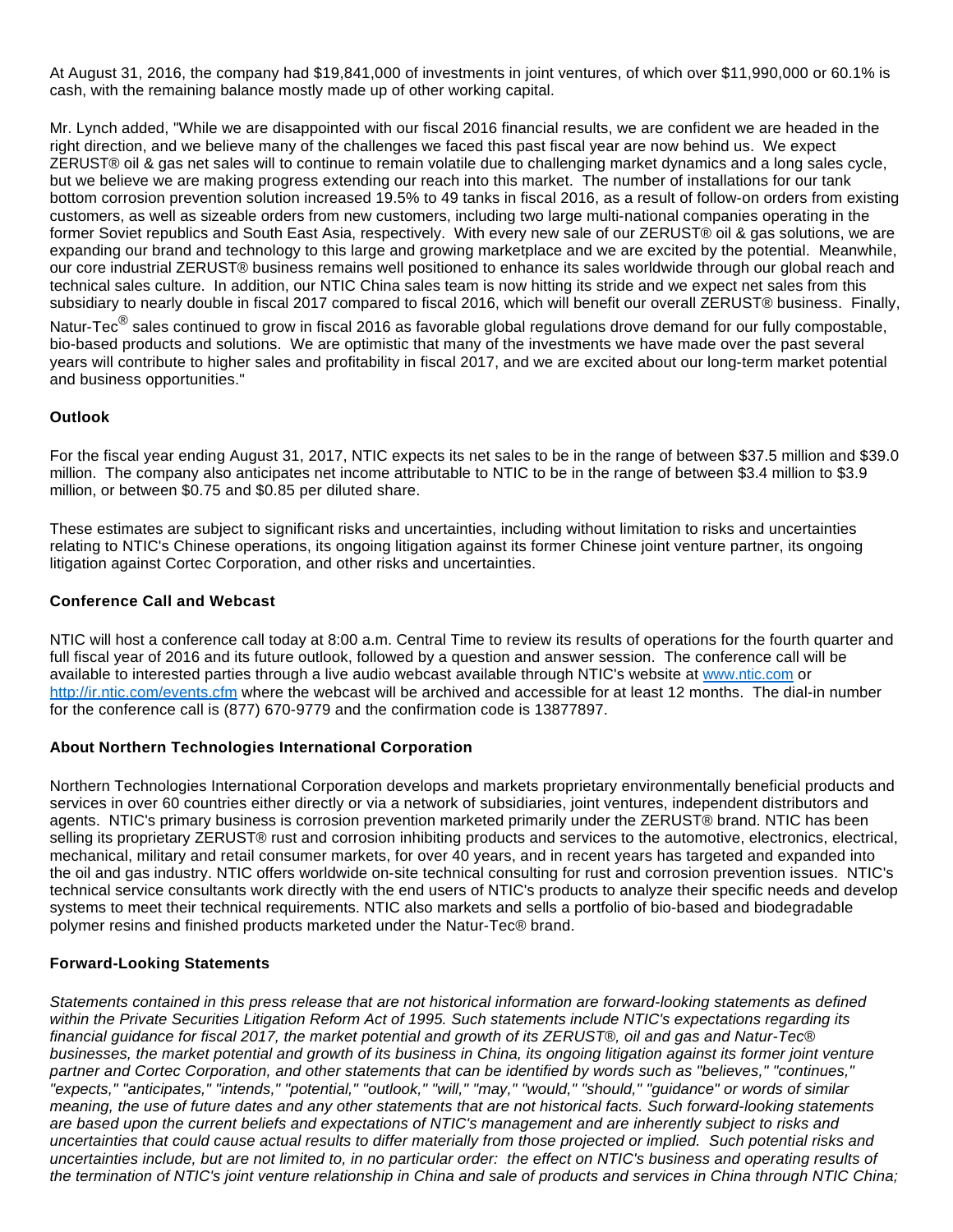the ability of NTIC China to achieve significant sales; costs and expenses incurred by NTIC in connection with its ongoing litigation against its former Chinese joint venture partner and Cortec Corporation; NTIC's dependence on the success of its joint ventures and fees and dividend distributions that NTIC receives from them; NTIC's relationships with its joint ventures and its ability to maintain those relationships; NTIC's dependence on its joint venture in Germany in particular due to its significance and the effect of a termination of this or NTIC's other joint ventures on NTIC's business and operating results; risks related to the possible exit of the United Kingdom from the European Union and the European sovereign debt crisis, economic slowdown and political unrest; risks associated with NTIC's international operations; exposure to fluctuations in foreign currency exchange rates, including in particular the Euro compared to the U.S. dollar; the health of the U.S. and worldwide economies, including in particular the U.S. automotive industry; the level of growth in NTIC's markets; NTIC's investments in research and development efforts; acceptance of existing and new products; timing of NTIC's receipt of purchase orders under supply contracts; variability in sales to customers in the oil and gas industry and the effect on NTIC's quarterly financial results; increased competition; the costs and effects of complying with changes in tax, fiscal, government and other regulatory policies, including rules relating to environmental, health and safety matters; pending and potential litigation; and NTIC's reliance on its intellectual property rights and the absence of infringement of the intellectual property rights of others. More detailed information on these and additional factors which could affect NTIC's operating and financial results is described in the company's filings with the Securities and Exchange Commission, including its most recent annual report on Form 10-K and annual report on Form 10-K for the fiscal year ended August 31, 2016 to be filed with the SEC. NTIC urges all interested parties to read these reports to gain a better understanding of the many business and other risks that the company faces. Additionally, NTIC undertakes no obligation to publicly release the results of any revisions to these forward-looking statements, which may be made to reflect events or circumstances occurring after the date hereof or to reflect the occurrence of unanticipated events.

#### **NORTHERN TECHNOLOGIES INTERNATIONAL CORPORATION AND SUBSIDIARIES**

#### **CONSOLIDATED BALANCE SHEETS - AUGUST 31, 2016 AND 2015**

|                                                                                                          |    | August 31,<br>2016 | August 31,<br>2015 |            |
|----------------------------------------------------------------------------------------------------------|----|--------------------|--------------------|------------|
| <b>ASSETS</b>                                                                                            |    |                    |                    |            |
| <b>CURRENT ASSETS:</b>                                                                                   |    |                    |                    |            |
| Cash and cash equivalents                                                                                | \$ | 3,395,274          | - \$               | 2,623,981  |
| Available for sale securities                                                                            |    | 2,243,864          |                    | 2,027,441  |
| Receivables:                                                                                             |    |                    |                    |            |
| Trade excluding joint ventures, less allowance for doubtful accounts of \$40,000 at both August 31, 2016 |    |                    |                    |            |
| and 2015                                                                                                 |    | 4,755,320          |                    | 4,027,167  |
| Trade joint ventures                                                                                     |    | 791,903            |                    | 645,377    |
| Fees for services provided to joint ventures                                                             |    | 1,406,587          |                    | 1,449,162  |
| Income taxes                                                                                             |    | 215,905            |                    | 198,462    |
| Inventories                                                                                              |    | 7,711,287          |                    | 7,468,441  |
| Prepaid expenses                                                                                         |    | 422,031            |                    | 411,473    |
| Deferred income taxes                                                                                    |    |                    |                    | 424,108    |
| <b>Total current assets</b>                                                                              |    | 20,942,171         |                    | 19,275,612 |
| PROPERTY AND EQUIPMENT, NET                                                                              |    | 7,275,872          |                    | 7,293,163  |
| <b>OTHER ASSETS:</b>                                                                                     |    |                    |                    |            |
| Investments in joint ventures                                                                            |    | 19,840,774         |                    | 20,544,238 |
| Investments at carrying value                                                                            |    |                    |                    | 1,883,668  |
| Deferred income taxes                                                                                    |    | 1,639,762          |                    | 1,176,012  |
| Patents and trademarks, net                                                                              |    | 1,278,597          |                    | 1,262,219  |
| Other                                                                                                    |    | 92,874             |                    | 130,736    |
| Total other assets                                                                                       |    | 22,852,007         |                    | 24,996,873 |
| <b>Total assets</b>                                                                                      | \$ | 51,070,050         | \$                 | 51,565,648 |
| <b>LIABILITIES AND EQUITY</b>                                                                            |    |                    |                    |            |
| <b>CURRENT LIABILITIES:</b>                                                                              |    |                    |                    |            |
| Accounts payable                                                                                         | \$ | 2,753,903          | \$                 | 2,101,175  |
| Accrued liabilities:                                                                                     |    |                    |                    |            |
| Payroll and related benefits                                                                             |    | 938,363            |                    | 1,056,257  |
| Other                                                                                                    |    | 301,836            |                    | 514,409    |
| <b>Total current liabilities</b>                                                                         |    | 3,994,102          |                    | 3,671,841  |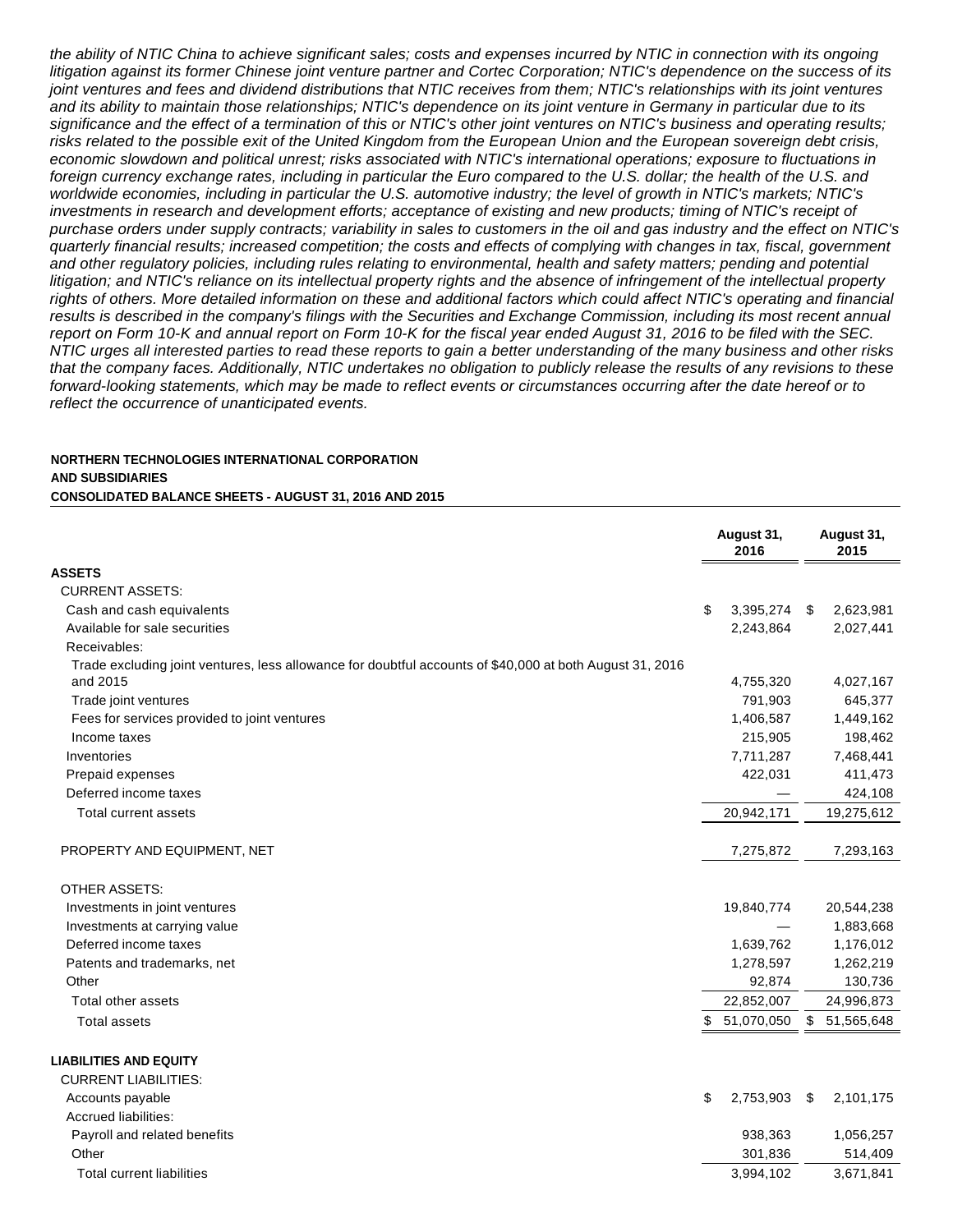#### COMMITMENTS AND CONTINGENCIES

EQUITY:

| Preferred stock, no par value; authorized 10,000 shares; none issued and outstanding           |                  |               |
|------------------------------------------------------------------------------------------------|------------------|---------------|
| Common stock, \$0.02 par value per share; authorized 10,000,000 shares; issued and outstanding |                  |               |
| 4,533,416 and 4,539,045, respectively                                                          | 90.668           | 90.781        |
| Additional paid-in capital                                                                     | 13,798,567       | 13,441,264    |
| Retained earnings                                                                              | 33,655,357       | 34,522,871    |
| Accumulated other comprehensive loss                                                           | (3,009,617)      | (3, 180, 811) |
| Stockholders' equity                                                                           | 44,543,975       | 44,874,105    |
| Non-controlling interests                                                                      | 2,540,973        | 3,019,702     |
| Total equity                                                                                   | 47,075,948       | 47,893,807    |
| Total liabilities and equity                                                                   | 51,070,050<br>S. | 51,565,648    |
|                                                                                                |                  |               |

#### **NORTHERN TECHNOLOGIES INTERNATIONAL CORPORATION AND SUBSIDIARIES CONSOLIDATED STATEMENTS OF OPERATIONS (UNAUDITED) FOR THE THREE AND TWELVE MONTHS ENDED AUGUST 31, 2016 AND 2015**

|                                                                        |                                          | <b>Three Months Ended</b> | <b>Twelve Months Ended</b> |                    |  |  |
|------------------------------------------------------------------------|------------------------------------------|---------------------------|----------------------------|--------------------|--|--|
|                                                                        | August 31,<br>August 31,<br>2016<br>2015 |                           | August 31,<br>2016         | August 31,<br>2015 |  |  |
| <b>NET SALES:</b>                                                      |                                          |                           |                            |                    |  |  |
| Net sales, excluding joint ventures                                    | \$<br>8,757,279                          | 7,460,901<br>\$           | 30,211,660<br>\$           | 27,491,392<br>\$   |  |  |
| Net sales, to joint ventures                                           | 760,340                                  | 641,413                   | 2,721,905                  | 2,831,301          |  |  |
| Total net sales                                                        | 9,517,619                                | 8,102,314                 | 32,933,565                 | 30,322,693         |  |  |
| Cost of goods sold                                                     | 6,399,260                                | 5,496,374                 | 22,320,156                 | 20,555,932         |  |  |
| Gross profit                                                           | 3,118,359                                | 2,605,940                 | 10,613,409                 | 9,766,761          |  |  |
| <b>JOINT VENTURE OPERATIONS:</b>                                       |                                          |                           |                            |                    |  |  |
| Equity in income of joint ventures                                     | 1,142,947                                | 1,130,318                 | 4,743,831                  | 5,936,565          |  |  |
| Fees for services provided to joint ventures                           | 1,329,326                                | 1,282,997                 | 5,137,710                  | 5,715,491          |  |  |
| Total joint venture operations                                         | 2,472,273                                | 2,413,315                 | 9,881,541                  | 11,652,056         |  |  |
| <b>OPERATING EXPENSES:</b>                                             |                                          |                           |                            |                    |  |  |
| Selling expenses                                                       | 1,747,637                                | 1,651,793                 | 6,255,353                  | 5,820,748          |  |  |
| General and administrative expenses                                    | 2,172,780                                | 1,737,370                 | 7,230,557                  | 6,531,576          |  |  |
| Expenses incurred in support of joint ventures                         | 120,557                                  | 356,740                   | 1,001,812                  | 1,867,570          |  |  |
| Research and development expenses                                      | 1,375,024                                | 1,078,400                 | 4,724,596                  | 4,047,279          |  |  |
| Total operating expenses                                               | 5,415,998                                | 4,824,303                 | 19,212,318                 | 18,267,173         |  |  |
| OPERATING INCOME                                                       | 174,634                                  | 194,952                   | 1,282,632                  | 3,151,644          |  |  |
| <b>INTEREST (LOSS) INCOME</b>                                          | (16, 310)                                | 9,331                     | 42,115                     | 34,835             |  |  |
| <b>INTEREST EXPENSE</b>                                                | 17,726                                   | (6, 728)                  | (13, 261)                  | (20, 960)          |  |  |
| IMPAIRMENT ON INVESTMENT AT CARRYING VALUE                             | (1,883,668)                              |                           | (1,883,668)                |                    |  |  |
| OTHER (LOSS) INCOME                                                    | (7, 255)                                 | (1,630)                   |                            | 515                |  |  |
| (LOSS) INCOME BEFORE INCOME TAX EXPENSE                                | (1,714,873)                              | 195,925                   | (572, 182)                 | 3,166,034          |  |  |
| <b>INCOME TAX EXPENSE</b>                                              | 363,761                                  | 153,196                   | 626,120                    | 648,674            |  |  |
| NET (LOSS) INCOME                                                      | (2,078,634)                              | 42,279                    | (1, 198, 302)              | 2,517,360          |  |  |
| NET (LOSS) INCOME ATTRIBUTABLE TO NON- CONTROLLING<br><b>INTERESTS</b> | (635, 887)                               | 38,214                    | (330, 788)                 | 727,789            |  |  |
| NET (LOSS) INCOME ATTRIBUTABLE TO NTIC                                 | $(1,442,747)$ \$<br>\$                   | 4,515                     | \$<br>$(867, 514)$ \$      | 1,789,571          |  |  |